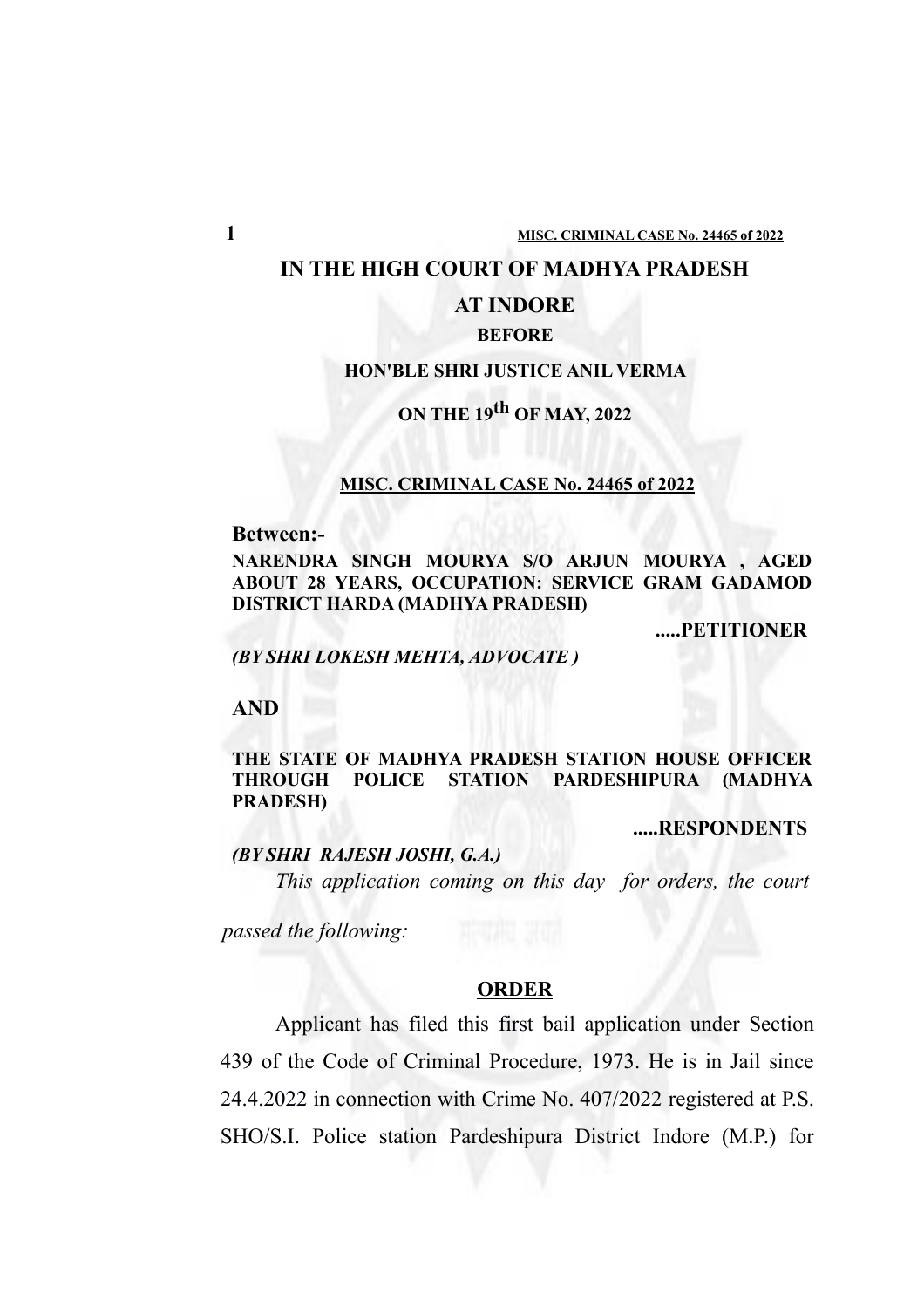commission of offence punishable under Section 376(2)(n), 312 and 506 of IPC.

As per the prosecution story, the complainant lodged an FIR against the present applicant that on the pretext of marriage the applicant has made physical relationship with her for the period of about three and half years and she became pregnant. On being pressurized for marriage the applicant started threatening to kill her and refused to marry with her and her abortion was forcibly conducted without her consent. Accordingly, a case has been registered against the applicant.

Learned counsel for the applicant submits that applicant is innocent and he has been falsely implicated in this matter. Applicant is in jail since 24.4.2022. The complainant is a major and matured lady. Investigation is almost complete. He also placed reliance upon judgment of the Hon'ble Apex court in the case of **Uday Vs. State of Karnataka reported in (2003) 4 SCC 46** and order dated 1.9.2020 passed by the Coordinate Bench of this Court in **M.Cr.C. No. 29841/2020 (Vikas Vs. The State of MP)**. Final conclusion of trial will take considerable long time. Hence, he prays that applicant be released on bail.

*Per-contra,* learned PL for respondent/State opposes the bail application and prays for its rejection.

 Perused the case diary as well as the impugned order of the court below.